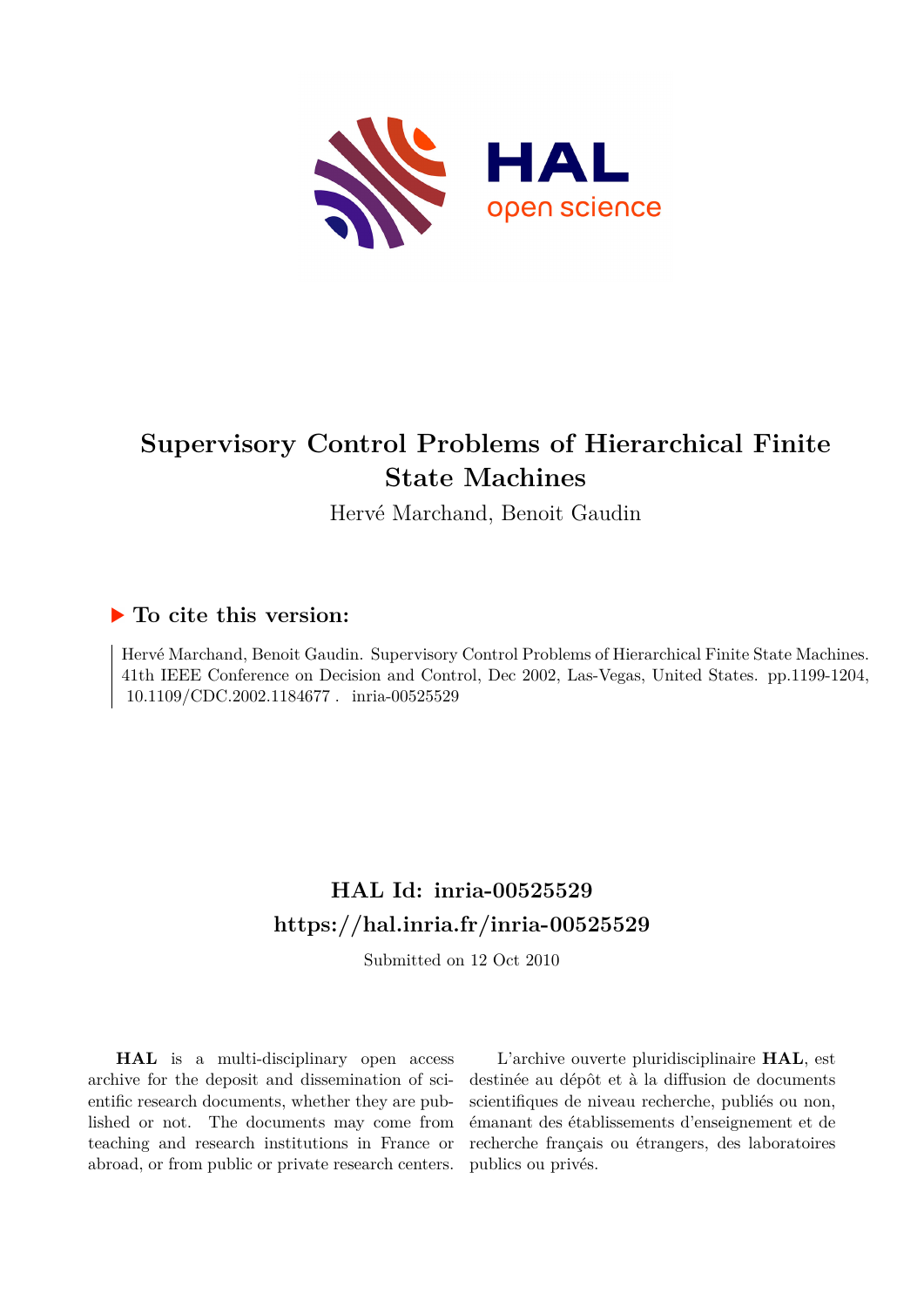## **Supervisory Control Problems of Hierarchical Finite State Machines**

H. Marchand, B. Gaudin

VerTeCs Team, Irisa, Campus Universitaire de Beaulieu, 35042 Rennes, France, E-mail: {hmarchan,bgaudin}@irisa.fr

#### **Abstract**

The situation under consideration is that of a given Discrete Event System (DES), whose behavior has to be modified by means of a feedback control (named Supervisor) in order to achieve a given set of requirements that the initial DES did not satisfy. To do so, the DES is modeled as a Hierarchical Finite State Machine (HFSM). Further, instead of translating the HFSM to ordinary state machines and using classical synthesis tools on the resulting FSM, we here present algorithms that solve the Supervisory Control Problem (for a particular case of forbidden state avoidance problem) as well as the Optimal Control Problem without expanding the HFSM.

**Key words** : Discrete Event Systems, Supervisory Control Problem, Hierarchical Structures, Optimal Control

### **1 Introduction**

The theory of automatic supervisor synthesis of DES has been the subject of numerous studies since the beginning of the 80's (see e.g. [7]). Given a plant (P) and a specification of the expected behavior (S), the control of the plant is performed by inhibiting some events belonging to a set of controlled events while the other events cannot be prevented from occurring (they are said to be uncontrollable) in such a way that the behavior of the controlled plant is included in (S). In many cases, Finite State Machine (FSMs) are the starting point to model fragments of a system, which usually consists of the composition of many different sub-systems. Each of these subsystems consists of different sub-systems. Further, the standard way of applying the supervisor synthesis methodology to hierarchical state machines is by translating them to ordinary state machines and by using classical synthesis tools on the resulting FSM. However, knowing that the synthesis algorithms are polynomial in the number of states of the systems and that the number of states of the global system grows exponentially with the number of parallel and nested sub-systems, it seems important to design algorithms that perform controller synthesis without expanding the system by taking advantage of the hierarchy of the system.

Some techniques based on model aggregation methods [10] have been proposed to deal with hierarchical control problems. However, in this paper, we are more interested in applying existing techniques to a multi-level hierarchy model. The notion of Hierarchical state machines was first popularized by Harel in [5], who introduced the STATECHARTS model. STATECHARTS are a graphical specification formalism allowing (among others) the nesting of state machines (inducing a hierarchy), the orthogonality of state machine (inducing parallelism between state machines) and re-usability of components in different contexts. For supervisory controller purposes, Brave and Heimann in [2] introduced Hierarchical State Machines which constitute a simplified version of the STATECHARTS. Compared to the classical state machines, they add orthogonality and hierarchy features (see also [4, 6]). Further, Alur and al. introduced the hierarchical Kripke Structure in [1] allowing re-usability of components (called structures) in different contexts. The Hierarchical Finite State Machines (HFSM) we are considering can be characterized by a collection of nested structures  $\langle K_1, \ldots, K_n \rangle$ , where  $K_1$  represents the top level of the HFSM. At an intermediate level, the structure  $K_i$  can be seen as an FSM, in which states can be either ordinary states or super-states  $b$ which are constituted by a set of structures running in parallel. Based on this model, we define algorithms that solves the Non-Blocking Supervisory Control Problem for the case of the invariance as well as the Optimal Control problem without expanding the HFSM. The result is an HFSM that has the same behavior as the one that would have been obtained by expanding the HFSM and by applying the classical algorithm on the resulting FSM.

### **2 Preliminaries**

The basic structures considered are Finite State Machines (FSMs) defined by a 5-tuple  $G = \langle \Sigma, \mathcal{X}, \mathcal{X}_o, x_f, \delta \rangle$ , where  $\Sigma$  is a finite alphabet.  $\mathcal X$  is a finite set of states,  $\mathcal X_o \subseteq \mathcal X$ is the set of initial states, whereas  $x_f$  is the final (marked) state,  $\delta : \Sigma \times \mathcal{X} \longrightarrow \mathcal{X}$  is a partial transition function. The notation  $\delta(\sigma, x)$ ! means that  $\delta(\sigma, x)$  is defined, i.e., there is a transition labeled by an event  $\sigma$  out of state x in machine G. Likewise,  $\delta(s, x)$  denotes the state reached by taking the sequence of events defined by trace  $s$  from state  $x$  in machine G.  $\delta(x)$  denotes the active event set of x. Similarly,  $\delta^{-1}(x)$ denotes the set of events that lead to  $x$ . The behavior of the system is described by a pair of languages  $\mathcal{L}(G) \subseteq \Sigma^*$  and  $\mathcal{L}_m(G)$ .  $\mathcal{L}(G)$  is the language generated by G. Similarly,  $\mathcal{L}_m(G)$  corresponds to the marked behavior of the FSM G, i.e., the set of trajectories of the system ending in  $x_f$ . An FSM *G* is said to be *blocking* if  $\mathcal{L}(G) \neq \overline{\mathcal{L}_m(G)}$  and nonblocking if  $\mathcal{L}(G) = \overline{\mathcal{L}_m(G)}$ , where  $\overline{K}$  denotes the prefix closure of the language  $K$ . It can be shown [3] that  $G$  is nonblocking whenever it is *trim* with respect to  $\mathcal{X}_o$  and  $x_f$  (i.e., all the states of G are reachable from  $\mathcal{X}_o$  and co-reachable to  $x<sub>f</sub>$ ). We now introduce the notion of submachines [3].

**Definition 1** A FSM  $H = \langle \Sigma_H, \mathcal{X}_H, \mathcal{X}_{H_o}, x_f, \delta_H \rangle$  is a sub-

<sup>&</sup>lt;sup>1</sup>The research of the first author is supported in part by the CASTOR project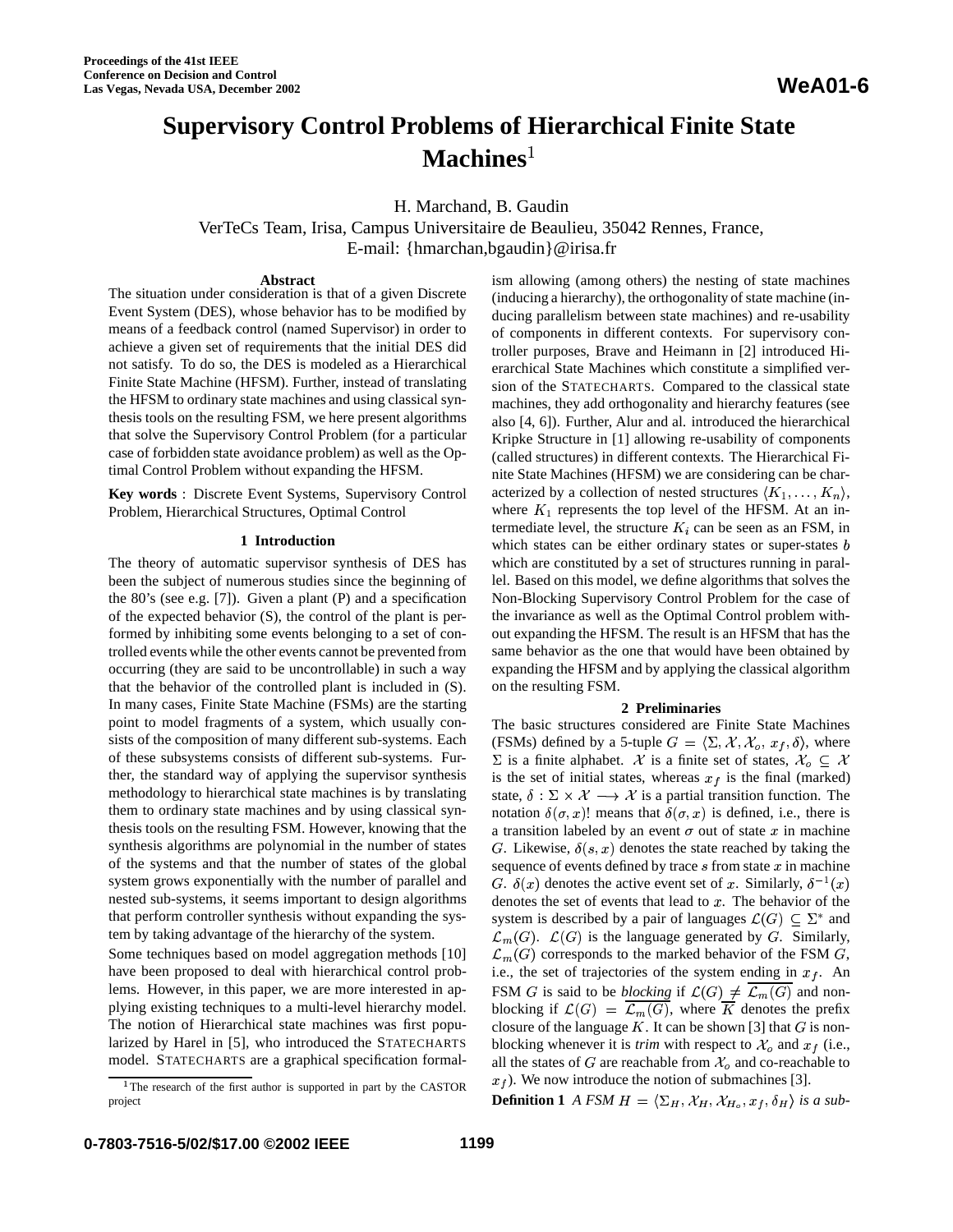*machine of G, denoted*  $H\subseteq G$ *, if*  $\Sigma_H\subseteq \Sigma, \ \mathcal{X}_H\subseteq \mathcal{X}, \ \forall \sigma\in\quad$  **Defini**t  $\mathcal{L}$  , and  $\mathcal{L}$  . The state  $\mathcal{L}$  and  $\mathcal{L}$  are the state of  $\mathcal{L}$  . The state of  $\mathcal{L}$ 

In the sequel, we will denote by  $G(x, x')$  the trim submachine of G initialized in state  $x \in \mathcal{X}$  and ending in  $x'$  (or simply  $G(x)$  when the final state is  $x_f$ ). We now define the asynchronous product of two FSMs. This operation will be intensively used in the sequel to combine the different FSMs involved in the specification of the plant we want to control.

**Definition 2** *Consider two FSMs,*  $G_1 = \langle \Sigma_1, \mathcal{X}_1, \mathcal{X}_{o_1}, \mathcal{X}_{o_2} \rangle$  $x_{f_1}, \delta_1$  and  $G_2 = \langle \Sigma_2, \mathcal{X}_2, \mathcal{X}_{o_2}, x_{f_2}, \delta_2 \rangle$ , with  $\Sigma_1 \cap \Sigma_2 = \emptyset$ . *The asynchronous product of*  $G_1$  *and*  $G_2$ *, noted*  $G_1 || G_2$ *, is* another FSM  $\langle \Sigma_{12}, \mathcal{X}_{12}, \mathcal{X}_{012}, x_{f_{12}}, \delta_{12} \rangle$ , such that  $\Sigma_{12} = \sum_{\Sigma, \cup \Omega} \sum_{\Sigma, \cup \square}$  $\Sigma_1 \cup \Sigma_2$ ,  $\mathcal{X}_{12} = \mathcal{X}_1 \times \mathcal{X}_2$ , the new set of initial states is given by  $\mathcal{X}_{012} = \mathcal{X}_{01} \times \mathcal{X}_{02}$  and the final state by  $x_{f_{12}} = \langle x_{f_1}, x_{f_2} \rangle$ . *The partial transition function*  $\delta_{12}$  *is defined by:* 

$$
\delta_{12}(\sigma,\langle x_1,x_2\rangle) = \begin{cases}\n\langle \delta_1(\sigma,x_1), x_2 \rangle & \text{if } \sigma \in \Sigma_1 \text{ and } \delta_1(\sigma,x_1)! \\
\langle x_1, \delta_2(\sigma,x_2) \rangle & \text{if } \sigma \in \Sigma_2 \text{ and } \delta_2(\sigma,x_2)! \\
\text{undefined otherwise}\n\end{cases} \tag{1}
$$

#### **3 The Hierarchical Finite State Machine**

Now, we add new features to the definition of an FSM, namely the hierarchy and the re-usability of components. From now on, states (called super-states) of an FSM can be other FSMs. Informally, the meaning of such a hierarchical definition is obtained by recursively substituting each superstate by a set of FSMs running in parallel. Some of these FSMs, called *structures*, may appear repeatedly in different contexts; however, it is assumed that no interaction exists between parallel structures. Such a model is called Hierarchical Finite State Machine (HFSM). The following example illustrates this informal definition.

**Example 1** *The HFSM is given by 4 structures*  $\langle K_1, K_2, K_3, K_4 \rangle$  (Figure 1).  $K_1$  is the upper structure. It *comprises* 2 super-states  $b_1$  and  $b_2$ .



**Figure 1:** An Example

 *corresponds to a particular sub-behavior modeled by the couple*  $K_2$  *and*  $K_4$  *running in parallel, whereas*  $b_2$  *simply corresponds to the sub-behavior of*  $K_2$ . At a lower level,  $K_3$ *is* a flat FSM contained in the structure  $K_2$ .

These remarks lead us to the following definition of a Hierarchical Finite State Machine. First we define the notion of structures.

**Definition 3** *A structure K is a tuple*  $\langle \Sigma, \mathcal{X}, \mathcal{B}, \mathcal{X}_o, x_f, \delta \rangle$ , *where*  $X$  *is a set of atomic states,*  $X_o \subseteq X$  *is the set of initial states* and  $x_f \in \mathcal{X}$  *is the final state of*  $K$ *.*  $\mathcal{B}$  *is the set of super-states* of  $K$ .  $\delta$  *is the partial transition function of*  $K$ *defined over*  $\Sigma \times \{X \cup B\} \rightarrow \{X \cup B\}$ .

In the following we will denote by  $K^A$  the structure K seen as an FSM (i.e. when the super-states are considered as atomic states). The notion of structure allows us to define the notion of Hierarchical Finite State Machines.

**Definition 4** *A Hierarchical Finite State Machine*  $K$  *is given by a tuple*  $(\langle K_1, \ldots, K_n \rangle, R)$ , *where*  $\forall 1 \leq i \leq n$ ,  $K_i =$  $\langle \Sigma_i, \mathcal{X}_i, \mathcal{B}_i, \mathcal{X}_{o_i}, x_{f_i}, \delta_i \rangle$  is a structure (with  $\mathcal{B}_n = \emptyset$  and  $\Sigma_i \cap \Sigma_j = \emptyset$  for all  $i \neq j$ , and R is a set  $(Y_i, I_i)_{i \in J}$ , with  $J = \{1 \leq i \leq n \mid \mathcal{B}_i \neq \emptyset\}$ . R characterizes the hierarchy *between the structures. For all*  $i \in J$ ,  $(Y_i, I_i)$  *is defined by :* 

- $Y_i : B_i \longrightarrow 2^{(K_{i+1},...,K_n)}$  is a function which maps  $\mathcal{C}$  *each super-state*  $b \in \mathcal{B}_i$  *on a set of structures*  $K_i$ *, with*  $j > i$ . We use  $J_b^i$  (or  $J_b$  for short) as  $\{j \leq n\}$   $K_j \in$  $Y_i(b)$ . The structures of  $Y_i(b)$  behave asynchronously.
- $\bullet$   $I_i$  *is an Input function that gives access to the set of initial states that are reached when triggering an event that makes the system evolve into a super-state .*  $\forall b \in \mathcal{B}_i$ ,  $I_i(b)$  is a function defined over  $\Pi_{j \in J_b} \mathcal{X}_{o_j} \to$  $2^{\sum_i}$ . Given a super-state  $b \in \mathcal{B}_i$ , and  $x_o = \langle \rangle$  $x_{o_1}, \ldots, x_{o_{\parallel J_1 \parallel}} > a$  *tuple of initial states,*  $I_i(b)(x_o)$ *corresponds to the events that make the system go from its* current state into  $x_o$ <sup>1</sup>.

 $K_1$  will be called the *root* of K, whereas the structures  $K_i$ such that  $\mathcal{B}_i = \emptyset$  will be called the *leaves* of K and the structures (recursively) involved in the definition of another structure  $K_i$  will be called the sons of  $K_i$ . Given an HFSM  $\mathcal{K} = (\langle K_1, \ldots, K_n \rangle, R)$ , and a particular structure, say  $K_i$ , when an event  $\sigma \in \delta_i^{-1}(b)$  is triggered, all the structures of  $Y_i(b)$  are simultaneously activated and entered in one of their initial states according to  $I_i(b)$ . After entering a super-state, the different structures evolve asynchronously following Definition 2. However, in order to evolve out of a super-state , there is synchronization between the different structures of  $Y_i(b) = (K_i)_{i \in J_b}$  on their final state. Hence, an event  $\sigma \in \delta_i(b)$  can be triggered in a super-state b whenever each substructure of  $Y_i(b)$  is in its corresponding final state (*i.e.*, there is no preemption).

In order to be able to perform control on an HFSM, we need to make some assumptions on it.

 $\begin{bmatrix} x_{13} \end{bmatrix}$   $(K_j)_{j \in J_b} = Y_i(b)$  be the corresponding structures attached **Assumption 1** Let  $b \in B_i$  be a super-state of  $K_i$ , and *to b*. Then,  $\{I_i(b)(X_o)\}_{X_o \in \Pi_{i \in J_i}}$ ,  $\chi_o$  is a partition of  $\delta_i^{-1}(b)$ .

> This assumption ensures that each event leading to  $b$  is taken into account, and that there is a unique tuple of initial states that has  $\sigma$  as input event (i.e. entering the super-state is deterministic).

> **Assumption 2** *Two structures of a super-state cannot have common sons.*

<sup>&</sup>lt;sup>1</sup>For example,  $I_1(b_1) = (\langle x_3, x_{10} \rangle \mapsto \{b, c\})$ , whereas  $I_1(b_2) =$  $(\langle x_3 \rangle \mapsto \{b, d\}).$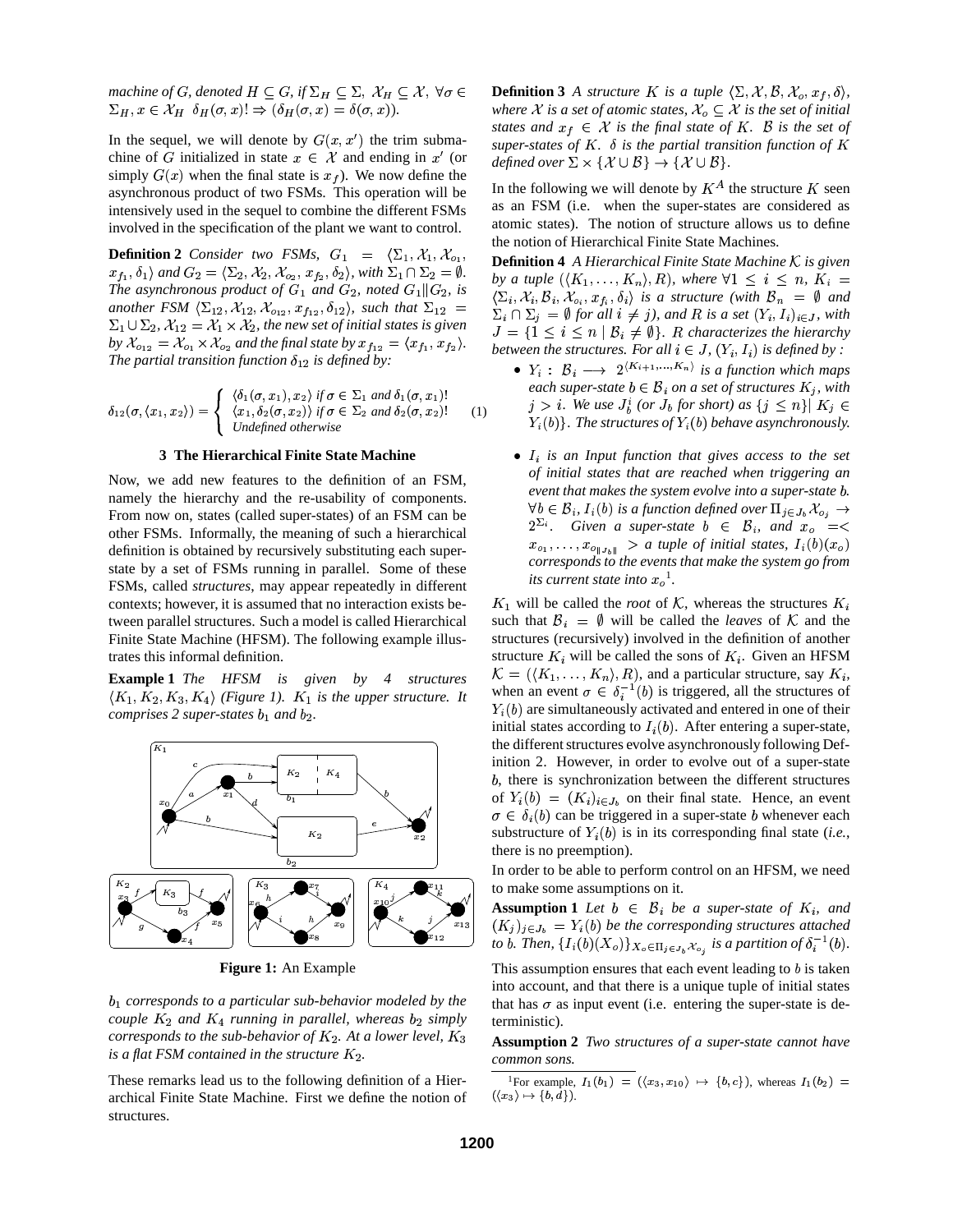This assumption ensures that a structure can not be in parallel with itself. From a control point of view, it means that it will be possible to use exactly one supervisor in order to control a structure.

**Expanded HFSM.** Given an **HFSM**  $K =$  $(\langle K_1,\ldots,K_n\rangle,R)$ , we can make correspond an FSM. It is recursively obtained as follows. First, the leaves of  $K$  are already expanded. Now assume the structures  $K_{i+1}, \ldots, K_n$ have already been expanded to FSMs and denoted by  $\cdots$  $\mathcal{F} = \langle \Sigma_{i}^{F}, \mathcal{X}_{i}^{F}, \mathcal{X}_{o}^{F}, x \rangle$  $F, \mathcal{X}_{i}^{F}, \mathcal{X}_{o}^{F}, x_{f}^{F}, \delta_{i}^{F}$ , i  $\mathcal{X}_{i}^{F}, \mathcal{X}_{i}^{F}, x_{i}^{F}, \delta_{i}^{F}$ ,  $i+1$ -  $\{f_i^F, x_{i}^F, \delta_i^F\}, i+1 \leq j \leq n$ . We now expand the structure  $K_i$  itself. To each super-state b of  $K_i$ , we associate its corresponding FSM  $K_b^F$  obtained by performing the asynchronous product between each expanded structures of  $Y_i(b)$ , i.e.  $K_b^F = \langle \Sigma_b^F, \mathcal{X}_{a_k}^F, x_b^F, x_b^F \rangle$  $\{F_t, \mathcal{X}_{\alpha}^F, x_t^F, x_t^F, \delta_t^F\} =$  $\langle E, x_1^F, x_2^F, \delta_1^F \rangle = ||x_1, x_2^F, x_3^F$ . To  $\frac{F}{i}$ . To expand the structure  $K_i$ , we replace each super-state *b* of  $B_i$  | 1 by its corresponding FSM  $K_b^F$  (the states will be denoted  $[b, \langle x_1^F, \ldots, x_{\text{u},k}^F \rangle]$  and we connect the initial states of  $K_b^F$   $\mathcal{X}_H \subseteq \mathcal{X}, \forall \sigma$ to the states of  $K_i$  according to  $I_i$  (resp. for the final state). The result is an FSM, denoted by  $\mathcal{K}_i^F$ . Such an FSM is called the *expanded structure* of  $K_i$ . We denote by  $\mathcal{K}^F$  the disable expanded structure of K (it is equal to  $\mathcal{K}_1^F$ ). One can remark that the behavior of K is equal to  $\mathcal{L}(K^F)$ .

**Sub-behavior of an HFSM.** In the sequel, we wish to apply some control to the original system  $\mathcal K$  in order to ensure a given control objective. In other words, we wish to reduce the system  $K$  to a particular behavior. This leads us to define the two following notions of a submachine of an HFSM.

**Definition 5**  $H$  $\langle H_1,\ldots,H_n\rangle,R'\rangle$  with  $R'$  =  $(Y'_{H_i}, I'_{H_i})_{i \in \{i | \mathcal{B}_i \neq \emptyset\}}$  is a sub-HFSM of  $\mathcal{K} = (\langle K_1, \ldots, K_n \rangle, R)$  (noted  $\mathcal{H} \subseteq \mathcal{K}$ ), whenever

- $\bullet$  *H* is an HFSM and  $\forall i, H_i \subseteq K_i$  (i.e.  $H_i^A \subseteq K_i^A$  and  $\Box$ <sup>n</sup>  $\mathcal{B}_{H_i} \subseteq \mathcal{B}_{K_i}$ ).  $\forall 1 \leq i \leq n, H_i$  is supposed to be trim.
- $R'$  respects the following conditions.  $\forall 1 \leq i \leq n$ , such and that  $\mathcal{B}_{H_i} \neq \emptyset$ ,  $\forall b \in \mathcal{B}_{H_i}$ ,
	- *1.*  $Y_{H_i}(b) = (H_j)_{j \in J_b}$ , whenever  $Y_i(b) = (K_j)_{j \in J_b}$
	- 2.  $I_{H_i}(b)$  *is the sub-function of*  $I_i(b)$  *restricted according to*  $\delta_{H_i}$ *. In other words,*  $\forall b \in \mathcal{B}_{H_i}$ ,

$$
\forall x_o \in \prod_{j \in J_b} \mathcal{X}_{H_{o_j}}, \ I_{H_i}(b)(x_o) = I_i(b)(x_o) \cap \delta_{H_i}^{-1}(b). \quad \begin{array}{c} \text{S.} \\ \text{S.} \\ \text{S.} \end{array}
$$

Note that, in general, some structures of  $H$  may be useless (i.e. they are no more associated to a super-state).

In some situation, it will be useful to reduce an HFSM to a particular level (i.e. considering a structure  $K_i$  of  $K$  as the new root of the HFSM).

**Definition 6** Let  $\mathcal{K} = (\langle K_1, \ldots, K_n \rangle, R)$  be an HFSM and  $K_i$  *a structure. Then*  $K_i$  *corresponds to the HFSM*  $K_i$  =  $(\langle K_i, K_{j_1}, \ldots, K_{j_l} \rangle, R_{\langle i_1, i_2, \ldots, i_l \rangle})$ , where  $K_i$  is seen as the *root of* the HFSM and the  $K_{j_k}$  are the sons of  $K_i$ .

### **4 Supervisory Control Problem of HFSM**

The idea of the Supervisory control theory is that the plant models the uncontrolled behavior, which is not fully satisfactory and must be "restricted" by means of a controller called a *supervisor* [7]. However, not all but only a part of the events can be disabled by the supervisor. Therefore, some of the events are said to be uncontrollable, i.e., their occurrence cannot be prevented by a controller, while the others are controllable (see [3] for more details). In this regard, for an HFSM  $\mathcal{K} = (\langle K_1, \ldots, K_n \rangle, R)$ , the alphabets  $\Sigma_i$  can be partitioned as  $\Sigma_i = \Sigma_{i_c} \cup \Sigma_{i_{uc}}$ , where  $\Sigma_{i_c}$  and  $\Sigma_{i_{uc}}$  represent the set of controllable events and the set of uncontrollable events.

 **4.1 Review of the Supervisory Control Problem for FSM** recall the definition of *controllable submachine* [7]. Assume a plant  $G$  is given and modeled as an FSM and a set of states  $E$ , we recall how to synthesize a supervisor that will ensure the reachability of the final state while remaining in  $E$ . Knowing that some events are uncontrollable, we first

> $\mathcal{X}_H \subseteq \mathcal{X}, \forall \sigma \in \Sigma_{uc}, \delta(\sigma, x)! \Rightarrow \delta_H(\sigma, x)!$ . **Definition**  $7$  *Let*  $G$  *be*  $a$   $FSM$  *and*  $H$  *be*  $a$  *submachine of*  $G$ *, then H* is controllable w.r.t. *G* and  $\Sigma_{uc}$ , whenever  $\forall x \in$

disabled in  $G$  to generate  $H$  needs to be controllable. Based This condition imposes that any transition that needs to be on Definition 7, we can state the following proposition (its proof is straightforward).

**Proposition 1** Let  $G_1, G_2$  be two *FSMs, s.t.*  $G_i$  =  $\langle \Sigma_i, \mathcal{X}_i, \mathcal{X}_{o_i}, x_{f_i}, \delta_i \rangle$  with  $\Sigma_1 \cap \Sigma_2 = \emptyset$ , and  $H_1 \subseteq G_1$ ,  $H_2 \subseteq G_2$ . If  $H_1$  (resp.  $H_2$ ) is controllable with respect to  $G_1$ and  $\Sigma_{1_{uc}}$  (resp.  $G_2$  and  $\Sigma_{2_{uc}}$ ), then  $H_1 || H_2$  is controllable *w.r.t.*  $G_1 || G_2$  and  $\Sigma_{1_{uc}} \cup \Sigma_{2_{uc}}$ . A supervisor S is given by a function  $S : \mathcal{X} \to 2^{\Sigma_c}$ , delivering the set of actions that are disabled in state  $x$  of  $G$  by the control<sup>2</sup>, and the new set of valid initial states  $\mathcal{X}'_o \subseteq \mathcal{X}_o$ (it could be the case, that in order to ensure an objective, we need to reduce  $\mathcal{X}_o$ ). Write  $\mathcal{S}/G$  for the system, consisting of the initial plant  $G$  controlled by the supervisor  $S$ . The Supervisory Control Problem (SCP) is then the following: *given*  $a$  *and*  $E$  *a set of states, the problem is to build a supervisor*  $S$ *such that* (1)  $S/G$  *is controllable* (2) *all the trajectories of*  $S/G$  eventually lead to the final state, (3) the traversed states *belong to*  $E$  *and* (4)  $S/G$  *is the most permissive solution.* In the sequel, we will be more interested in the computation of  $S/G$  rather than in the computation of the supervisor  $S$  itself, since one can easily extract  $S$  from  $S/G$ . The standard algorithm (called RSCP) to compute  $S/G$  is an iterative algorithm starting with  $H \subseteq G$  the FSM obtained by removing from G all the states that do not belong to  $E$ . The iterative procedure consists of (i) removing states that violate the controllability condition, and (ii) removing states that are not reachable. Call  $H^{\dagger} \subseteq H$  the result. If  $H^{\dagger}$  is not reduced to the empty FSM, then  $H^{\dagger}$  is the greatest controllable submachine of G that ensures the invariance of  $E$  and the reachability of  $x<sub>f</sub>$ . Let us now present a result that will be useful in the HFSM framework. First we need the following lemma.

**Lemma 1** *Let*  $G$  *be an*  $FSM$  *and*  $H \subseteq G$ *, then the greatest controllable submachine* of H *w.r.t. G* and  $\Sigma_{uc}$  *contains all the other controllable submachines of H w.r.t. G and*  $\Sigma_{uc}$ .  $\diamond$ 

Based on Lemma 1, we can prove the following property:

<sup>&</sup>lt;sup>2</sup>In general, S is a function from  $\mathcal{L}(G)$  into  $2^{\Sigma}$ .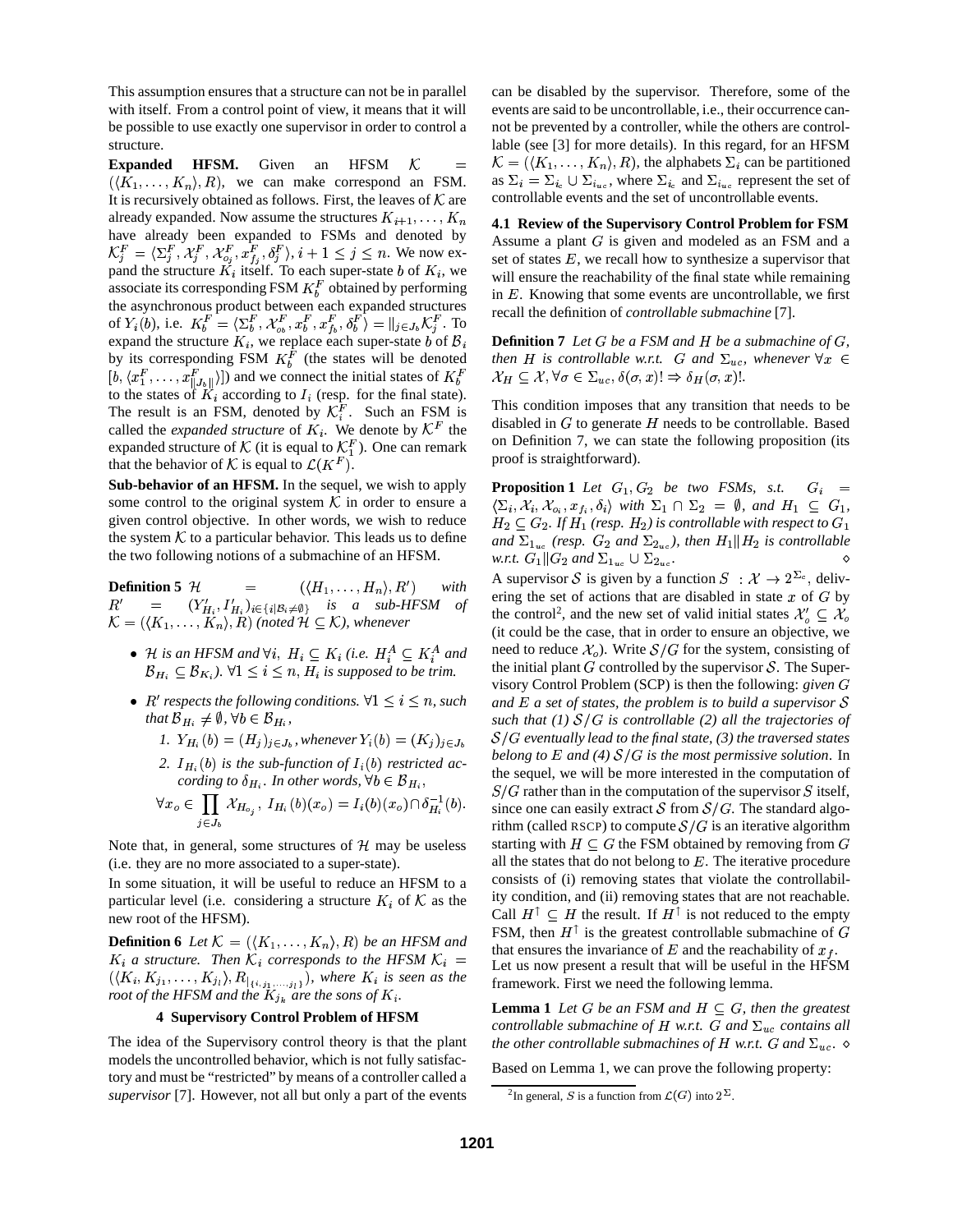**Proposition 2** Let  $G_1$  and  $G_2$  be two FSMs, and  $H_1$ ,  $H_2$  be *two submachines of*  $G_1$  *and*  $G_2$ *. Let*  $H_1^{\perp}$  (resp.  $H_2^{\perp}$ ) be the *greatest controllable submachine of*  $H_1$  (resp.  $H_2$ ) w.r.t.  $G_1$ and  $\Sigma_{1_{nc}}$  (resp.  $G_2$  and  $\Sigma_{2_{nc}}$ ), then  $H_1^{\dagger}$   $\|H_2^{\dagger} = (H_1 \| H_2)^{\dagger}$ , bl where  $(H_1 \| H_2)^\dagger$  *corresponds to the greatest controllable submachine of*  $H_1 || H_2 w.r.t G_1 || G_2 and \Sigma_{1uc} \cup \Sigma_{1uc} = \Sigma_{uc}$ . **4.2 The controller synthesis methodology for HFSM**

We now extend these algorithms for the case of HFSMs. But first, we need to adapt the controllability definition:

**Definition 8** Let  $\mathcal{H}$  =  $(\langle H_1, \ldots, H_n \rangle, R')$ , and  $\mathcal{K}$  =  $E = (E_i)_i$  $(X_1, \ldots, K_n)$ , R *be* two HFSMs, then H is controllable *w.r.t.* K, whenever  $H$  is a sub-HFSM and  $\forall 1 \leq i \leq n$ ,  $H_i^A$  con *is controllable w.r.t. to*  $K_i^A$  *and*  $\Sigma_{i_{nc}}$ *.* 

With this definition, we can state the following proposition.

**Proposition 3** If  $H$  is a controllable sub-HFSM of  $K$ , then . . . . . . . . . . . . . . .  $F^3$  is controllable w.r.t.  $\mathcal{K}^F$  and  $\Sigma_{uc} = \cup_i \Sigma_{i_{uc}}$ .

**The supervisor** Now that we have the definition of a controllable sub-HFSM, it is interesting to determine how such a sub-HFSM can be obtained via a supervisor acting upon  $K$ .

**Definition 9** Let  $\mathcal{K} = (\langle K_1, \ldots, K_n \rangle, R)$  be an HFSM then *a* supervisor S is given by a set  $(S_i, \mathcal{X}'_{o_i})_{i \in [1..n]}$ , where  $S_i$  is *a* function  $\mathcal{X}_i \cup \mathcal{B}_i \to 2^{\sum_{i} c_i}$  and  $\mathcal{X}'_o$  corresponds to the new *valid initial states of*  $K_i$ .

Conceptually, the supervisor  $S$  controlling the plant (i.e. the HFSM) observes the configuration  $x$  in which the plant is. Then according to the structures that are active in  $x$ , the local supervisors are activated and works as a classical supervisor (namely, it enables/disables events according to the current local state). To conclude this section, let us remark that this definition is consistent with the definition of controllable submachine of an HFSM. This is summarized by Proposition 4.

**Proposition 4** Let  $H$  be a sub-HFSM of  $K$ . Then  $H$  is a con*trollable sub-HFSM of*  $K$  *if and only if there exists a supervi* $s$ *or*  $\mathcal{S} = (S_i, \mathcal{X}'_i)_{i \in [1..n]}$  such that  $\forall$   $1 \leq i \leq n$ ,

$$
\mathcal{X}_{H_{i_o}} = \mathcal{X}'_{i_o} \text{ and } \forall x \in \mathcal{X}_i \cup \mathcal{B}_i, \delta_{H_i}(x) = \delta_i(x) - S_i(x) \quad (2)
$$

**The Supervisory Control Problem.** In the sequel, we wish to apply some control to the original system  $\mathcal K$  in order to avoid a set of *forbidden states*, while preserving the reachability of the final state  $x_{f_1}$  (i.e. the final state of the root  $K_1$  of  $K$ ). First, we need to define what we mean by set of states. Due to the hierarchical description of the system, the states of the obtained expanded structure  $\mathcal{K}^F$  can have different forms. They are either atomic states or of the form  $[b, \langle \bullet, \bullet, \ldots, \bullet \rangle]$ . Each  $\bullet$  can have one of the previous forms, and so on, recursively, until all the  $\bullet$  are atomic states. Intuitively, these atomic states correspond to a particular configuration of the HFSM, i.e. the states in which the structures are simultaneously at a given instant.

**Definition 10** Let K be an HFSM and  $E = (E_i)_{i \le n}$ , with  $E_i \subseteq \mathcal{X}_i$ ,  $1 \leq i \leq n$  *be a set of states. Then, the set of ex*panded states (or configurations)  $E^F$  of the expanded struc*ture*  $K^F$  *is equal to the set of states*  $x$  *such that at least one of the atomic components of*  $x$  *belongs* to  $E$ .

Based on this definition, we now present the algorithm that given an HFSM  $K$  and a state of  $E$  will compute the controlled HFSM  $\mathcal{K}^{\dagger}$ , such that  $(\mathcal{K}^{\dagger})^F$  is the greatest nonblocking controllable submachine of  $\mathcal{K}^F$  such that the *set of forbidden states*  $E^F$  is not reachable. To clarify the notations, we will focus on a two levels HFSM, namely a structure, with super-states  $b$ , in which all the structures are classical FSMs. The generalization to an arbitrary number of levels is immediate. Let  $\mathcal{K} = (\langle K_1, \ldots K_n \rangle, (Y_1, I_1))$  be an HFSM, and let  $E = (E_i)_{i \leq n}$ , with  $E_i \subseteq \mathcal{X}_i$  be a set of atomic states we want to avoid and  $x_{f_1}$  the final state we want to reach. The corresponding algorithm RSCP\_HFSM is:

**step 1:**  $\forall j > 2$ , compute the greatest controllable system  $K_i^{\perp} = \langle \Sigma_i, \mathcal{X}_i^{\perp}, \mathcal{X}_{o_i}^{\uparrow}, x_{f_i}, \delta_i^{\perp} \rangle$  w.r.t.  $K_i, \mathcal{X}_i \setminus E_i$  and  $\Sigma_{i_{\text{uc}}}$  according to Algo. RSCP.

**step 2:**  $K_1^{\perp}$  is computed as follows:

1. Let  $H_1 = \langle \Sigma_1, \mathcal{X}_1, \mathcal{B}_1', \mathcal{X}_{o_1}, x_{f_1} \delta_1' \rangle$  be the substructure of  $K_1$ , and  $Y'_1$ ,  $I'_1$ , s.t.  $\mathcal{B}'_1$  is the largest subset of  $\mathcal{B}_1$  such that  $\forall b \in \mathcal{B}'_1$ , with  $Y'_1(b) =$  $(K_i^{\dagger})_{i \in J_b}$  whenever  $Y_1(b) = (K_i)_{i \in J_b}$ .

(a) if 
$$
\exists K_j^{\perp} \in Y_1'(b)
$$
, s.t.  $K_j^{\perp} = \emptyset$ , then  $b \notin B_1'$   
(b)  $\forall x \in \mathcal{X}_1' \cup \mathcal{B}_1', \forall \sigma \in \Sigma_1$ , s.t.  $\delta_1(\sigma, x) = b$ 

$$
\delta'_1(\sigma, x) = \begin{cases} b \text{ if } \sigma \in \bigcup_{X_o \in \Pi_j \in J_b} \{I_1(b)(X_o)\} \\ x_o \in \Pi_j \in J_b \mathcal{X}_{o_j}^{\dagger} \\ \text{Undefined otherwise} \end{cases}
$$

- (c) Restrict  $I_1$  to  $I'_1$  according to the new transition function  $\delta_1'$ . (Cf Point 2 of Definition 6).
- 2. Compute the greatest controllable FSM  $H$  of  $H_1^A$ w.r.t.  $K_1^A$  and  $\Sigma_{1_{nc}}$  and  $\mathcal{B}'_1 \cup (\mathcal{X}_1 \setminus E_1)$ . Then  $K_1^{\perp}$  $\blacksquare$  . The contract of the contract of the contract of the contract of the contract of the contract of the contract of the contract of the contract of the contract of the contract of the contract of the contract of the is the substructure of  $H_1$  s.t.  $(K_1^{\perp})^A = H$
- **step 3:** Call  $K^{\dagger} = (\langle K_1^{\dagger}, \ldots, K_n^{\dagger} \rangle, (Y_1', I_1'))$  the resulting HFSM.

Let us describe some particular points of this algorithm. Let  $\mathcal{K}' = (\langle H_1, K_2^{\dagger}, ..., K_n^{\dagger} \rangle, (Y_1', I_1'))$  be the HSFM obtained after step 2 (1.c) of the algorithm. Then, based on Proposition 2, we can say that for each remaining super-state  $b \in \mathcal{B}'_1$ , and for the set of remaining initial states of b (say  $\mathcal{X}_{o_h}$ ),  $(K_h^{\top})^F = ||_{i \in J_h} K_i^{\top}$  is the supremal controllable FSM of <sup>c</sup>  $F(\mathcal{X}_{o_h}, x_{f_h})$  w.r.t.  $(E_i)_{i>2}^F$  (i.e. we removed all the forbidden configurations corresponding to the set  $(E_i)_{i>2}$ , while keeping the less restrictive behavior). Note that it may be the case that  $\mathcal{K}'^F$  is not controllable w.r.t.  $\mathcal{K}^F$ . However, we can state the following lemma:

**Lemma 2** *With the preceding notations, the greatest controllable submachine of*  $K^{\prime F}$  w.r.t.  $K^F$  *is equal to*  $(K^F)^{\dagger}$ , where  $(K^F)$ <sup> $\uparrow$ </sup> is the controlled FSM of the expanded HFSM <sup>c</sup> - *obtained using Algo.* RSCP *for the set of forbidden state*  $(E_i)_{i>2}^F$ .

Further in the algorithm (step 2 (2)), we remove from  $H_1$ , the forbidden states corresponding to the structure  $K_1$  (i.e. the set of state  $E_1$ ) and we compute its greatest controllable submachine. This shows the following theorem:

 ${}^{3}\mathcal{H}^{F}$  corresponds to the expanded FSM of  $\mathcal{H}$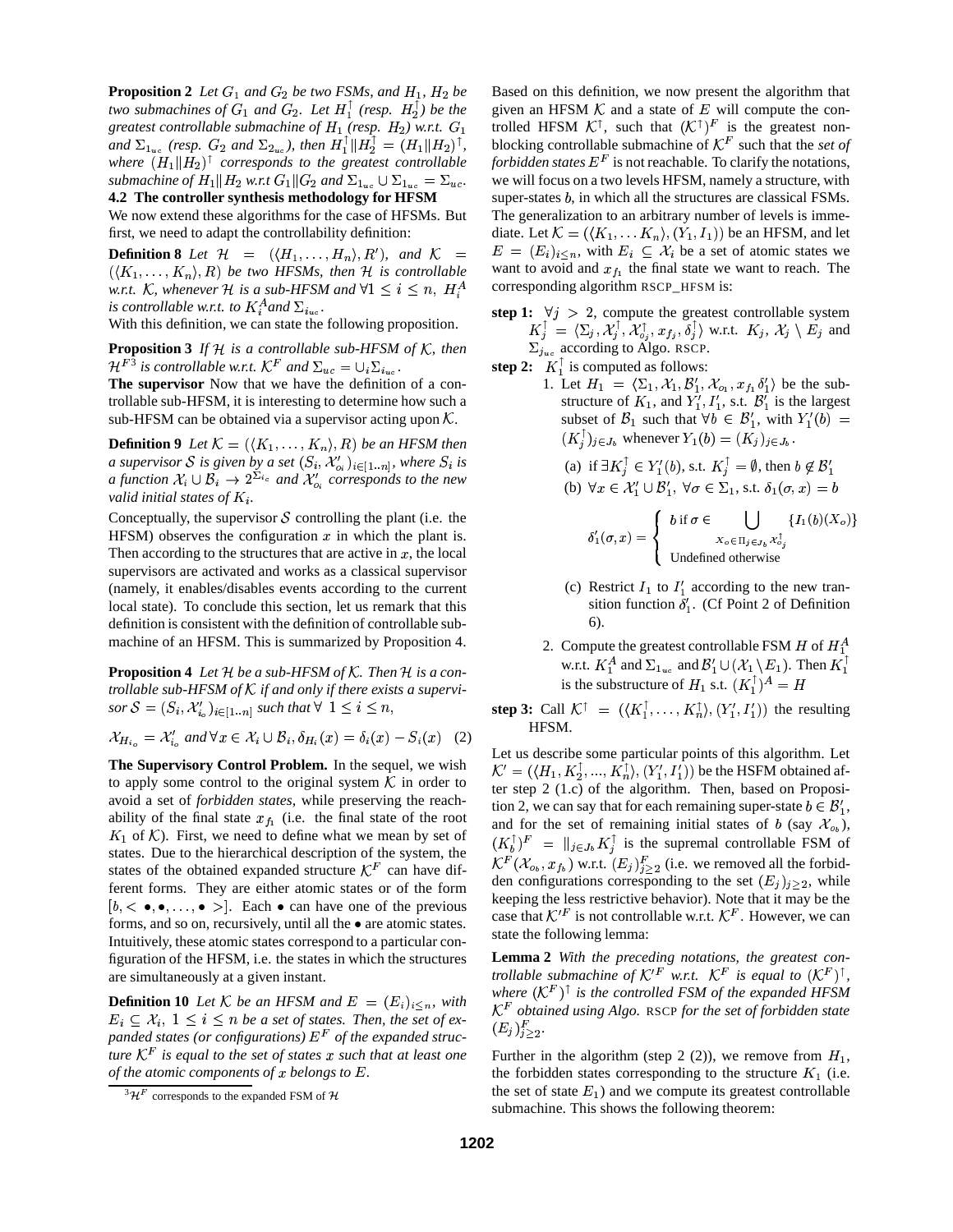**Theorem 1** Let  $\mathcal{K} = (\langle K_1, \ldots, K_n \rangle, R)$  be an HFSM and  $E = (E_i)_{i \geq 1}$  be a set of atomic forbidden states. Let  $\mathcal{K}^F$  machine if *be the expanded structure of*  $\mathcal K$  *and*  $E^F$  *be the corresponding set of forbidden configurations. Then,*  $(K^{\uparrow})^F = (K^F)^{\uparrow}$ . In  $(F)$ <sup> $\uparrow$ </sup>.

One can remark that, in order to compute the supervisors, the previous algorithm never expands the HFSM and computes exactly once each controlled structure  $K_i$ , and that even if  $K_i$  appears in different contexts (i.e. as structure of different super-states), thus reducing the complexity and avoiding the state space explosion. This constitutes one of the main difference with the work of [2], where there is no notion of reusability and no notion of "local" supervisor as in our framework (however, they can handle more complex objectives).

#### **4.3 The Optimal Control Problem**

The aim of the optimal control is to generate a controller which constrains the system to a desired behavior according to quantitative and qualitative aspects. This is performed by the addition of quantitative measures in the form of cost functions to capture the fact that some legal behaviors are better than others. In this section, we present how the work of [8] can be applied to our model. Compared to [9], we then adopt a multi-level hierarchy model, whereas the "hierarchical optimal control" in [9] is based on model aggregation methods.

**4.3.1 Review of optimal control on FSM:** In this section, we recall some results for the optimal control of FSM (with a unique initial state) that can be found in [8]. In order to take into account the numerical aspect of the optimal control problem, two cost values are associated to each event of  $\Sigma$ . To this effect, we introduce an occurrence cost function  $c_e : \Sigma \to \mathbb{R}^+$  and a control cost function  $c_c : \Sigma \to \{0, \infty\}.$  ima The control cost function is used to encode the status of the events. The control cost function is infinity for events in  $\Sigma_{uc}$ . The cost functions are then used to introduce a cost on the trajectories of a submachine  $H$  of  $G$  (note that in [8], the control cost function is not trivial). We introduce  $\Sigma_d^G(H, x)$  as the set of disabled events at state  $x$  for the system to remain in submachine H of G as well as  $\mathcal{X}(s, x)$  the set of states crossed on the way when traversing  $s$ .

**Definition 11** Let H be a submachine of G and  $\mathcal{L}_m(H)$  be *the marked language generated by* <sup>M</sup>*, then*

• For any state  $x \in \mathcal{X}_H$  and string  $s = \sigma_1^s \sigma_2^s \dots \sigma_{\|\phi\|}^s$ , such that  $\delta_H(s, x)$  exists, the cost of s is given by:

$$
c^g(x, H, s) = \sum_{j=1}^{\|s\|} c_e(\sigma_j^s) + \sum_{x' \in \mathcal{X}(s, x)} \sum_{\sigma \in \Sigma_d^G(H, x')} c_c(\sigma) \quad (3) \frac{\text{Lemm}}{\text{and } G}
$$

• The *objective* function denoted by  $c(.)$  is given by:  $c(H) = \sup_{x \in H_1} c^s(x_{0A}, H, s).$  $s \in \mathcal{L}_m(H)$ 

Basically, the cost of a trajectory is the sum of the occurrence costs of the events composing it. If an uncontrollable event is disabled, the cost of a trajectory becomes infinite because the second term of (3) becomes infinity. Finally,  $c(H)$  represents the worst case behavior possible in submachine  $H$ . We now define the optimization problem.

 $machine$  *if*  $c(H) = \min_{H' \subseteq G(x)} c(H') < \infty$ . **Definition 12** For all  $x \in \mathcal{X}, H \subseteq G(x)$  is an optimal sub-

In particular, an optimal solution  $H \subseteq G(x_0)$  is an optimal submachine of the plant  $G$  and represents a solution of the optimal control problem, which in general has more than one solution. For such a submachine  $H$ ,  $c(H)$  represents the optimal cost (in fact, the worst inevitable cost) necessary to reach  $x_f$  from  $x_0$ . It means that a submachine with a lower cost could not ensure the accessibility of  $x_f$  from  $x_0$ . The next theorem ([8]) gives necessary and sufficient conditions for the existence of optimal submachines.

**Theorem 2** *An optimal submachine of exists if and only if there exists* a *submachine*  $H$  *of*  $G$  *such that*  $H$  *is trim, controllable with no cycles.* ,

We now introduce the notion of DP-Optimal submachines.

**Definition 13** *A submachine*  $H \subseteq G(x)$  *is DP-Optimal if it* is optimal and for all  $x' \in \mathcal{X}_H$ ,  $H(x')$  is an optimal subma*chine of*  $G(x')$ *.* 

If a particular DP-Optimal FSM includes all other DP-Optimal FSMs as submachines, then we call it the *maximal DP-Optimal submachine.* Its existence is given by the following theorem ([8]).

**Theorem 3** *If an optimal submachine of exists, then the unique maximal DP-Optimal submachine of w.r.t. the final state*  $x_f$  *also exists.* 

In [8], the authors provide an algorithm (DP-OPT), that, given an FSM  $G$  with a unique final state, constructs the maximal DP-Optimal submachine.

**4.3.2 The optimal control of asynchronous FSMs:** Given two FSMs  $G_1$  and  $G_2$ , the purpose of this section is to show that whenever there exist two (DP-)optimal submachines  $H_1$  and  $H_2$  of  $G_1$  and  $G_2$ , then  $H_1 \parallel H_2$  is also (DP-)optimal w.r.t.  $G_1 \parallel G_2$ . In the first part of this section, we will consider FSMs with only one initial state as carried out in [8]. First, we need to introduce the following technical lemmas:

**Lemma 3** Let  $G'_1$  and  $G'_2$  be submachines of  $G_1$  and  $G_2$ , *then*  $c(G'_1 \parallel G'_2) = c(G'_1) + c(G'_2)$ .

 $s\|$ <sup>s</sup> special case, where the control cost function is trivial (i.e. Note that this lemma is true only because we consider the either equal to 0 or  $\infty$ ).

$$
\sum_{G \in \mathcal{F}} c_G(\sigma) \quad (3) \quad \text{Lemma 4} \quad Let \ A \subseteq G_1 \parallel G_2. \ \text{Then, there exist } G'_1 \subseteq G_1
$$
\n
$$
\text{and } G'_2 \subseteq G_2 \text{, s.t. } c(G'_1 \parallel G'_2) = c(A).
$$

Using the previous results, we are now able to prove the following property:

**Proposition 5** If  $H_1$  and  $H_2$  are optimal submachines of  $G_1$ and  $G_2$ , then  $H_1 \parallel H_2$  is an optimal submachine of  $G_1 \parallel G_2$ . *The result is still valid when dealing with DP-Optimality.*

So far, we were interested in composing FSMs having only one initial state. Knowing that the structures of the HFSMs have several initial states, we need to extend these results to FSMs having this property.